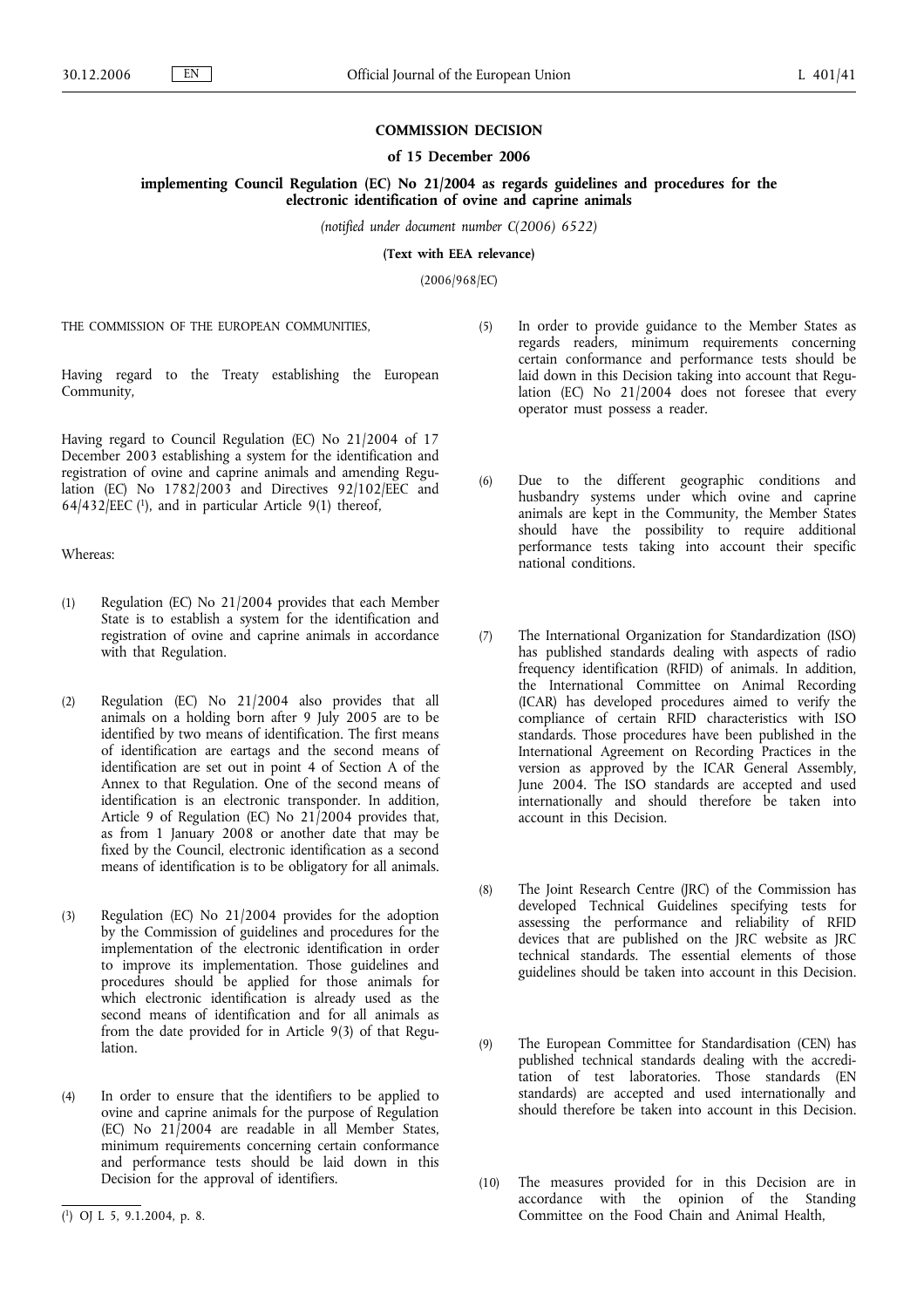HAS ADOPTED THIS DECISION:

## *Article 1*

The Annex to this Decision sets out the guidelines and procedures for the electronic identification of animals:

- (a) for the second means of identification, as provided for in Article 4(2)(b) of Regulation (EC) No 21/2004 and referred to in the fourth indent of point 4 of Section A of the Annex to that Regulation; and
- (b) provided for in the first subparagraph of Article 9(3) of Regulation (EC) No 21/2004.

## *Article 2*

This Decision shall apply from the 20th day following that of its publication in the *Official Journal of the European Union*.

# *Article 3*

This Decision is addressed to the Member States.

Done at Brussels, 15 December 2006.

*For the Commission* Markos KYPRIANOU *Member of the Commission*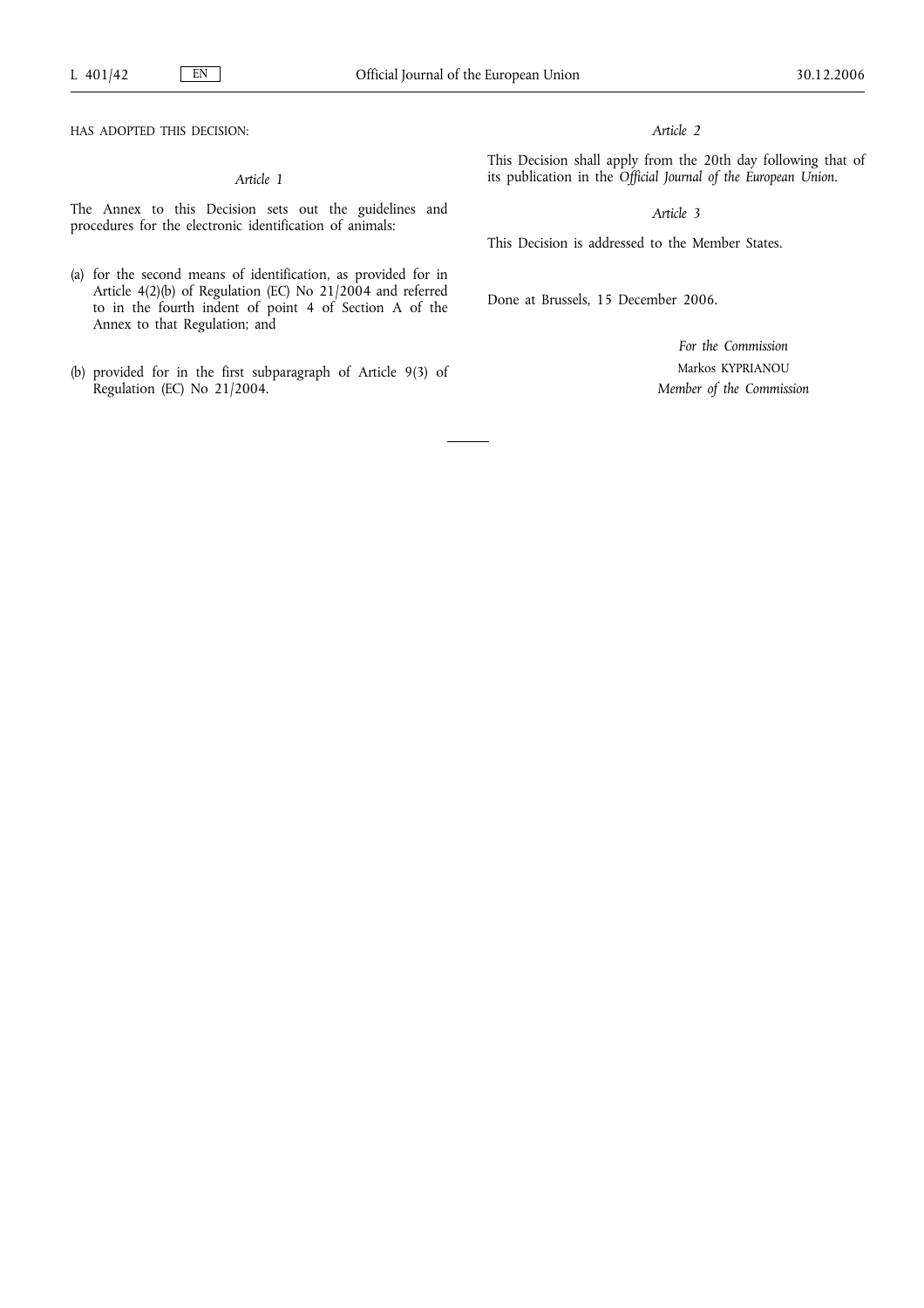#### *ANNEX*

#### **Guidelines and procedures for the approval of identifiers and readers for the electronic identification of ovine and caprine animals pursuant to Regulation (EC) No 21/2004**

#### CHAPTER I

#### **Definitions**

For the purpose of these Guidelines, the following definitions shall apply:

- (a) 'Country code' means a 3-digit numeric code representing the name of a country in accordance with ISO standard 3166;
- (b) 'National identification code' means a 12-digit numeric code to identify an individual animal at national level;
- (c) 'Transponder code' means the 64-bit electronic code programmed in the transponder and containing *inter alia* the country code and national identification code and used for the electronic identification of animals;
- (d) 'Identifier' means a read-only passive transponder applying the HDX- or FDX-B technology as defined in ISO standards 11784 and 11785 and incorporated in different means of identification as referred to in Annex A of Regulation (EC) No 21/2004;
- (e) 'Reader' means a synchronising or non-synchronising transceiver which is, at least, capable of:
	- (i) reading identifiers; and
	- (ii) displaying the country code and the national identification code;
- (f) 'Synchronising transceiver' means a transceiver, which fully complies with ISO standard 11785 and is able to detect the presence of other transceivers;
- (g) 'Non-synchronising transceiver' means a transceiver, which does not comply with clause 6 of ISO standard 11785 and is not able to detect the presence of other transceivers.

#### CHAPTER II

## **Identifiers**

1. The competent authority shall only approve the use of identifiers which have at least been tested, with favourable results, in accordance with the methods specified in the International Agreement on Recording Practices of the International Committee on Animal Recording (ICAR Recording Guidelines), as referred to in the following points (a) and (b), on their:

- (a) conformance with the ISO standards 11784 and ISO 11785, in accordance with the method specified in Section 10.2.6.2.1, 'Conformance evaluation of RFID devices, Part 1: ISO 11784/11785 — conformance of transponders including granting and use of a manufacturer code'; and
- (b) achievement of performance at the reading distances as laid down in the third indent of Section A.6 of the Annex to Regulation (EC) No 21/2004, in accordance with the method specified in Section 10, Appendix 10.5 'Performance evaluation of RFID devices, Part 1: ISO 11784/11785 — performance of transponders' which shall include measurements of:
	- (i) the activation field strength;
	- (ii) the dipole moment; and
	- (iii) the bit length stability for FDX-B and frequency stability for HDX.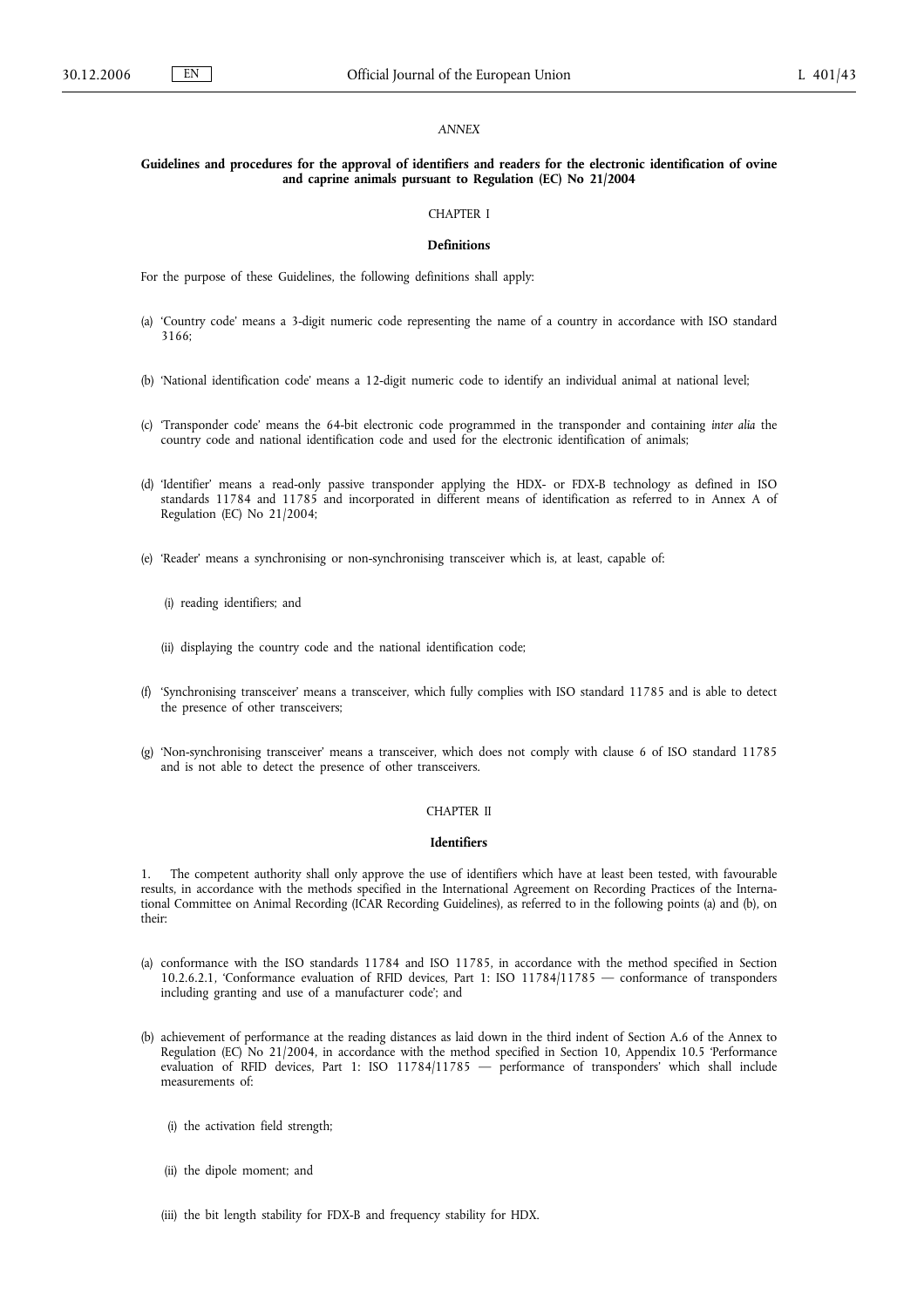2. The tests referred to in point 1 shall be carried out on a minimum quantity of 50 identifiers of each model to be tested.

3. The structure of the transponder code shall be in accordance with ISO standard 11784 and the descriptions set out in the following table:

| $Bit(s)$ No                     | No of digits   | No of combinations | Description                                                                                                                                                                                                                                    |
|---------------------------------|----------------|--------------------|------------------------------------------------------------------------------------------------------------------------------------------------------------------------------------------------------------------------------------------------|
| 1                               | 1              | 2                  | This bit indicates whether the identifier is used for animal identifi-<br>cation or not. In all animal applications this bit shall be '1'                                                                                                      |
| $2 - 4$                         | 1              | 8                  | Retagging counter $(0 \text{ to } 7)$ .                                                                                                                                                                                                        |
| $5-9$                           | $\overline{2}$ | 32                 | User Information field. This bit shall contain '04' codifying the CN-<br>code for sheep and goats in accordance with Chapter 1, Section I, Part<br>II of the Annex to Council Regulation (EEC) No $2658/87$ ( <sup>1</sup> ).                  |
| $10-15$                         | $\overline{2}$ | 64                 | $Empty$ $-$ All zeros (reserved zone for future applications).                                                                                                                                                                                 |
| 16                              | 1              | 2                  | This bit indicates the presence or not of a data block (for the use in<br>animals this bit shall be '0' = no data block).                                                                                                                      |
| $17 - 26$                       | 4              | 1 0 2 4            | Country code as defined in point (a) of Chapter 1                                                                                                                                                                                              |
| $27 - 64$                       | 12             | 274 877 906 944    | National identification code as defined in point (b) of Chapter 1. If the<br>national identification code is less than 12 digits, the space between<br>the national identification code and the country code shall be<br>completed with zeros. |
| $(1)$ OJ L 256, 7.9.1987, p. 1. |                |                    |                                                                                                                                                                                                                                                |

4. The competent authority may require additional tests for robustness and endurance of identifiers according to the procedures described in Part 2 of the Technical Guidelines of the Joint Research Centre of the Commission (JRC).

5. The competent authority may require other performance criteria to ensure the functionality of identifiers under the specific geographic, climatic and management conditions of the Member State concerned.

## CHAPTER III

#### **Readers**

1. The competent authority shall only approve the use of readers which have at least been tested on their conformance with ISO standards 11784 and 11785, with favourable results, in accordance with the methods specified in the ICAR Recording Guidelines, as referred to in the following points (a) and (b), by the conformance test for:

- (a) synchronising transceivers in conformity with the methods specified in Section 10.3.5.2 'Conformance evaluation of RFID devices, Part 2: ISO 11784/11785 — conformance of transceivers'; or
- (b) non-synchronising transceivers in conformity with the methods specified in Section 10.4.5.2 'Conformance evaluation of RFID devices, Part 3: Conformance test for non-synchronising transceivers for reading ISO 11784/11785 transponders'.
- 2. The competent authority may require:
- (a) additional tests on mechanical and thermal robustness and endurance of readers according to the procedures described in Part 2 of Technical Guidelines of the JRC; and
- (b) electromagnetic performance tests as specified in the ICAR Recording Guidelines, Section 10, Appendix 10.6.2 'Performance evaluation of RFID devices, Part 2: ISO 11784/11785 — performance of handheld transceivers'.